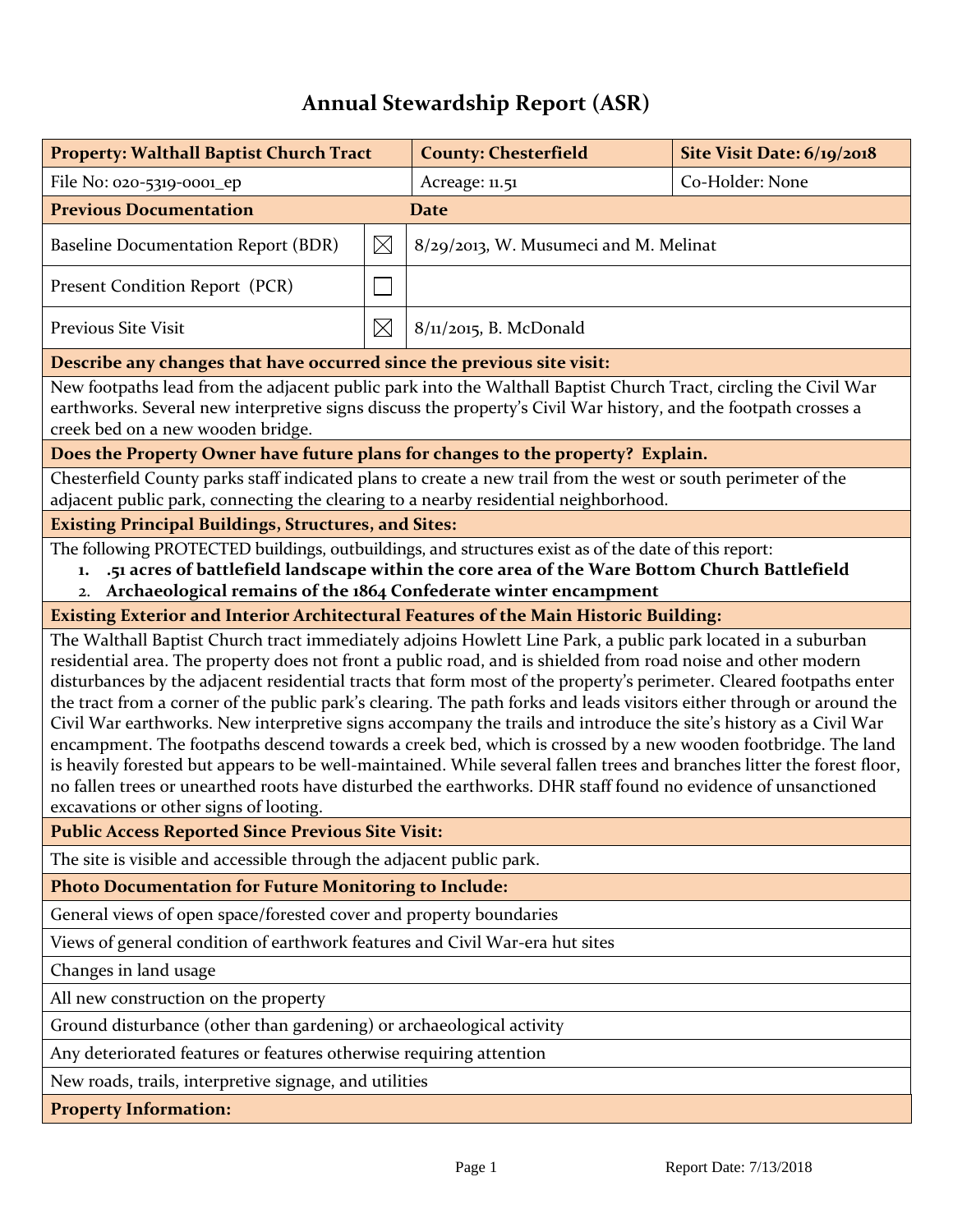Property Address: 14150 Howlett Line Road, Colonial Heights, VA 23834

Directions: From Richmond, take I-95 South to Exit 61A (Hopewell) and merge onto Route 10 East (Hundred Road). After 0.8 miles, turn right on to Old Stage Road. Take the first left onto Ware Bottom Spring Road, then the second right onto Ramblewood Drive. Turn right onto Old Bermuda Hundred Road, then left onto Lawing Drive. Turn left onto Route 620 (Wood's Edge Road) and then right onto Howlett Line Drive. Property may be accessed through the entrance to the county park.

Owner Mailing Address: Chesterfield County Parks and Recreation, c/o Stuart Connock, P.O. Box 40, Chesterfield, VA 23832

Phone: (804) 751-4484 **Email: connocks@chesterfield.gov** 

## **Notes/Additional Information:**

Please note that the easement property is not the public park, Howlett Line Park, which consists of a clearing, parking area, and ramp through earthworks. The easement can be accessed through the rear corner of the clearing in the public park.

| Attachments:                                                         |  | Notes:  |  |  |
|----------------------------------------------------------------------|--|---------|--|--|
| Photographic Documentation:                                          |  | Digital |  |  |
| Maps (photo point map, survey, aerial map):                          |  |         |  |  |
| Other:                                                               |  |         |  |  |
| <b>Site Visit Conducted by: Robert Watkins and Charlotte Walters</b> |  |         |  |  |

**Photos Taken by: Charlotte Walters**

**Report Prepared by: Robert Watkins, Easement Stewardship Technician, and Brad McDonald who meets the Secretary of the Interior's Professional Qualifications Standards for Architectural History and Archaeology.**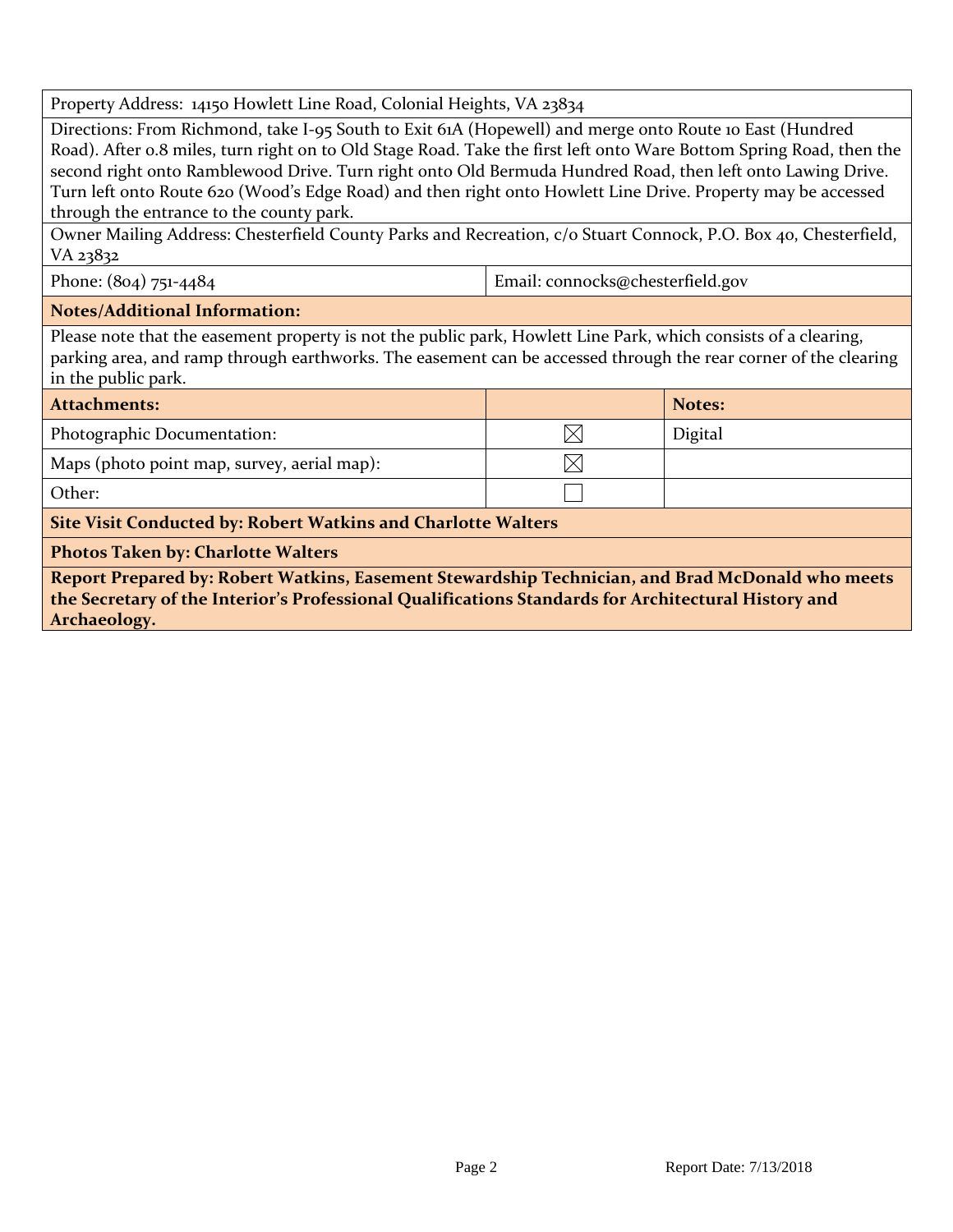## **PHOTOGRAPHIC DOCUMENTATION**



*Photo 1. New ADA-accessible ramp to adjacent public park, Walthall Baptist Church Tract, 6/19/2018.*



*Photo 2. Footpath leading into easement tract from public park, Walthall Baptist Church Tract, 6/19/2018.*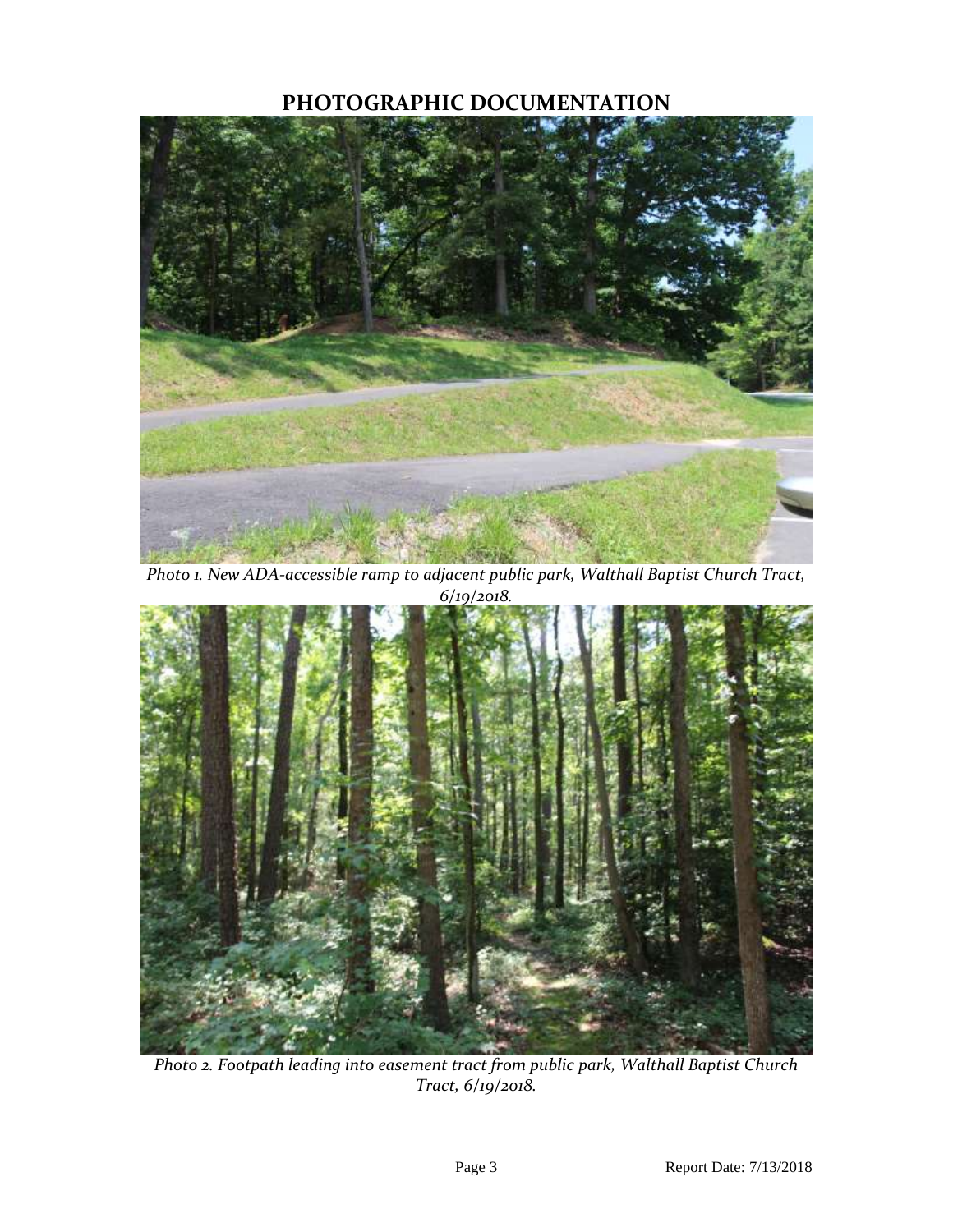

*Photo 3. Trail and interpretive sign, Walthall Baptist Church Tract, 6/19/2018.*



*Photo 4. Earthworks, Walthall Baptist Church Tract, 6/19/2018.*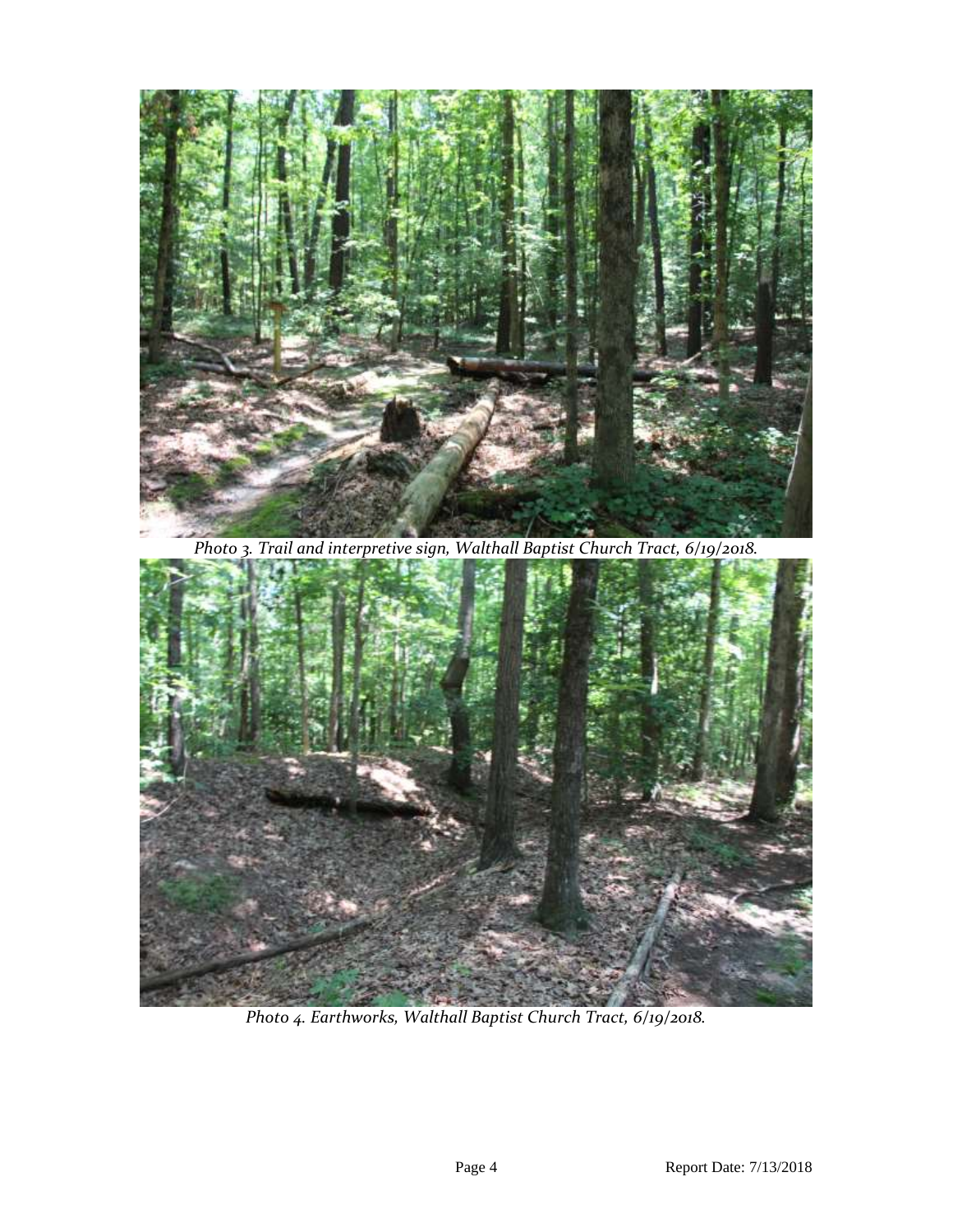

*Photo 5. Earthworks, Walthall Baptist Church Tract, 6/19/2018.*



*Photo 6. New footbridge, Walthall Baptist Church Tract, 6/19/2018.*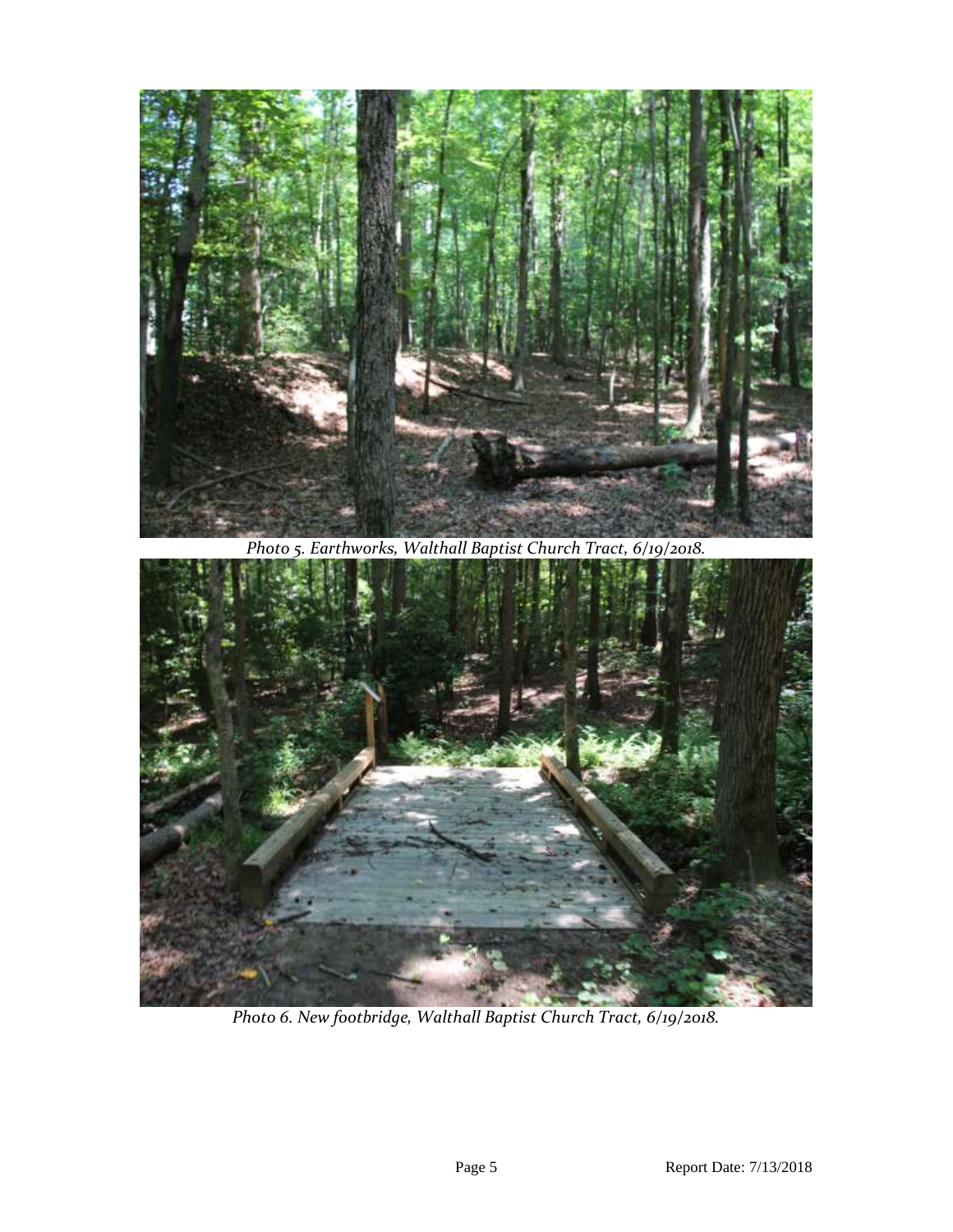

*Photo 7. Footpath, Walthall Baptist Church Tract, 6/19/2018.*



*Photo 8. Footpath, Walthall Baptist Church Tract, 6/19/2018.*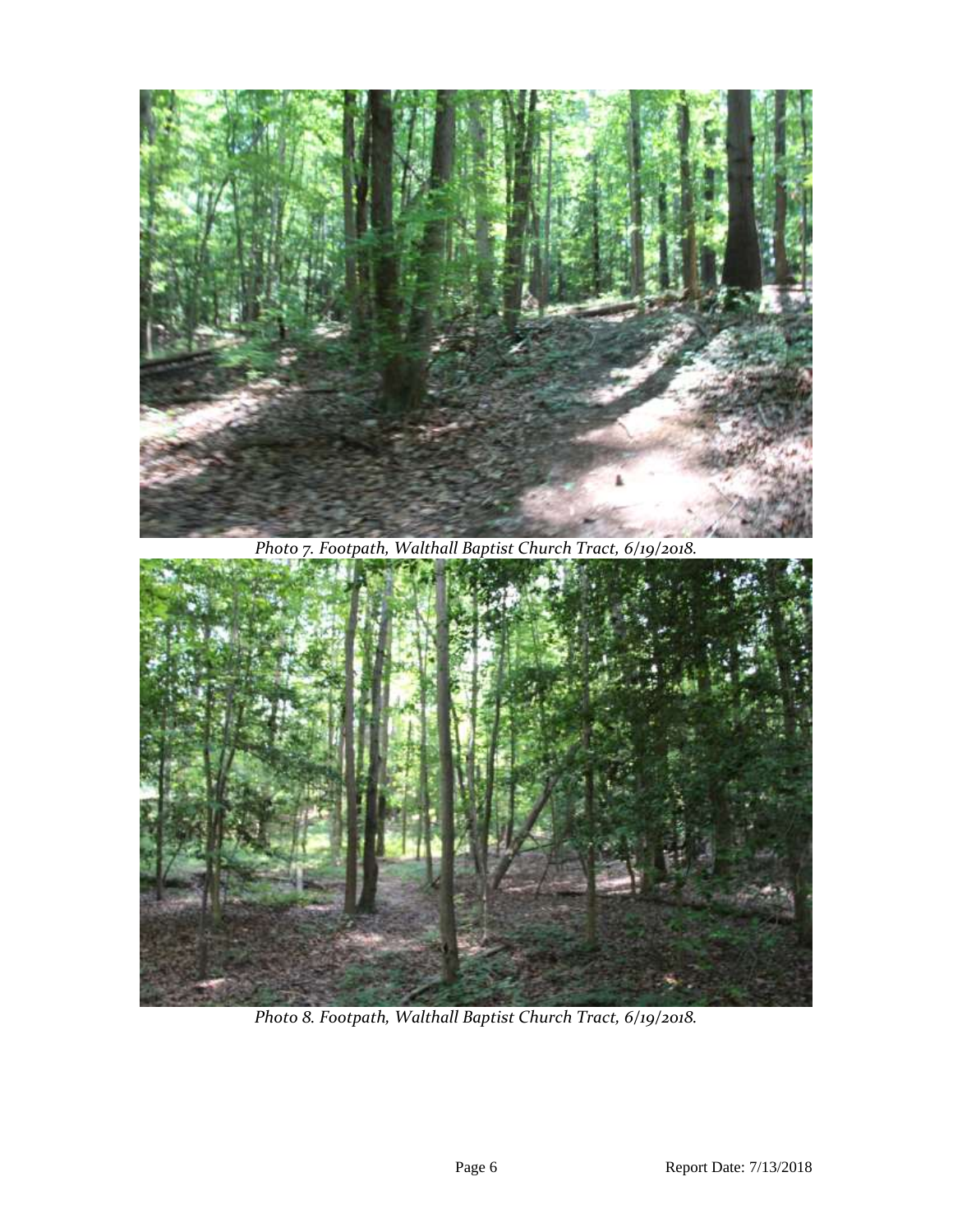

*Photo 9. New interpretive sign, Walthall Baptist Church Tract, 6/19/2018.*